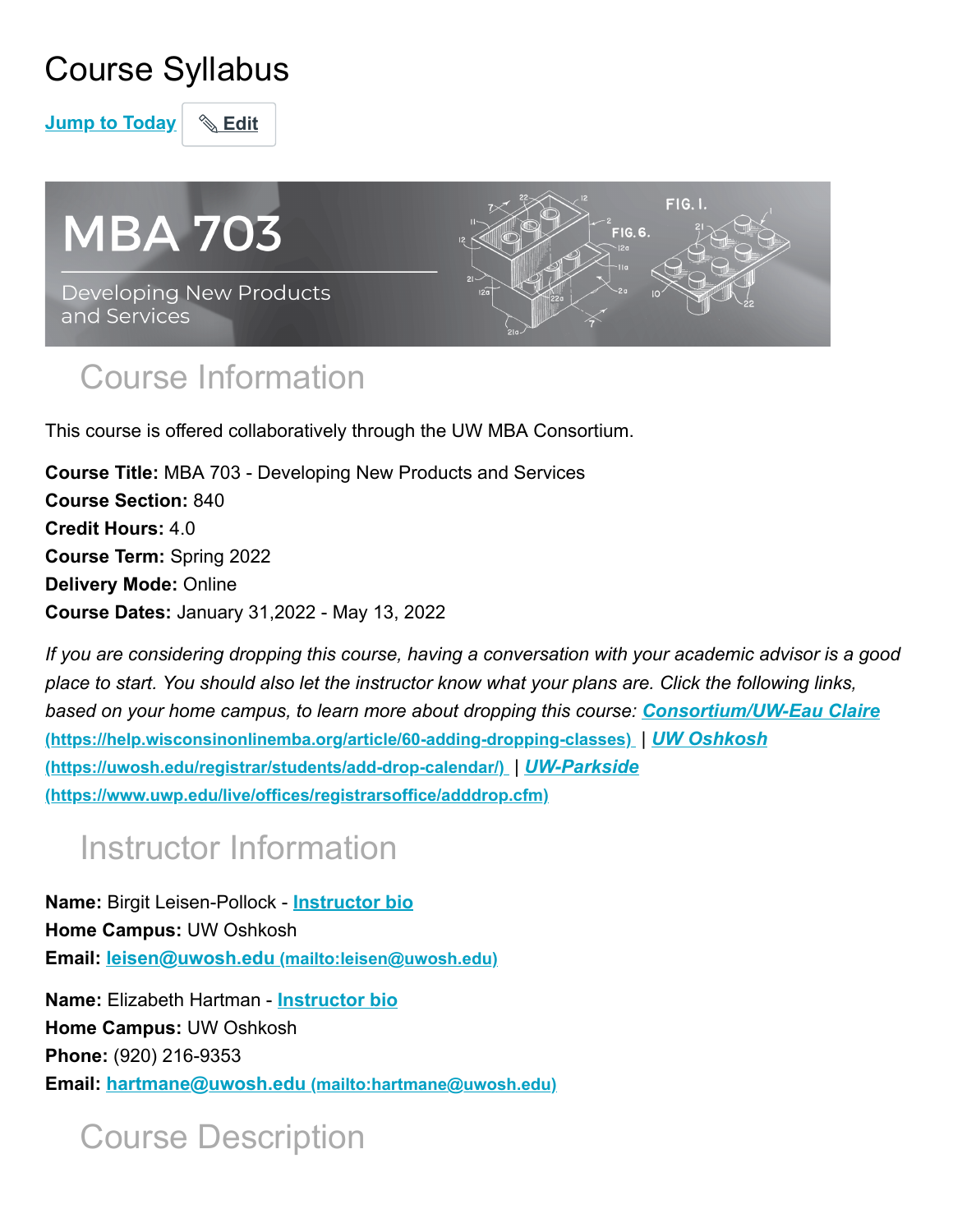In today's competitive marketplace, innovation is critical to the long-term survival of a business. Firms use new product and service development decision frameworks, structures, and processes to discover new markets, understand the potential for product innovations, and manage the risk in pursuing these opportunities. This course examines the cycle firms follow when pursuing product and service innovation, from idea generation to commercialization. Students will learn how firms develop and introduce new product and service offerings to the market. They will also evaluate the market potential by using consumer insights gained from market research data. Students will learn about mapping customer perceptions, product positioning and product pricing. The course concludes with students making recommendations on whether to proceed with a new product or service development and introduction.

# Learning Outcomes

Upon completion of this course, students will be prepared to:

- Apply the process used for developing new products and services.
- Create human-centered design solutions.
- Develop a marketing strategy for a new innovation.
- Determine the financial viability of an innovation.

## Required Course Materials

#### **Textbooks**

**Title:** New Products Management (12th edition, 2021) **Authors:** Crawford and Di Benedetto **ISBN:** 978-1-2-6051202-1

\*\*Please note that this ISBN may differ from what appears on the UWEC bookstore website. If ordering from a source other than the UWEC bookstore, be sure to use the ISBN provided here to ensure you get the correct text.\*\*

**Click here to learn more about ordering textbooks [\(https://www.wisconsinonlinemba.org/order\\_textbooks.phtml\)](https://www.wisconsinonlinemba.org/order_textbooks.phtml)** . Contact **mba@uwec.edu (mailto:mba@uwec.edu)** with any textbook-related concerns.

### Required Purchase - Coursepack from Harvard Business Review

A course pack with 20 cases/articles is required for the course. This can be purchased directly through the **[Harvard Business Review website](https://hbsp.harvard.edu/import/879686) (https://hbsp.harvard.edu/import/879686)** . You will need to [create an account to purchase the materials. The cost of the course pack is \\$120.37. Here is](https://uws.instructure.com/courses/478277/files/42136006?wrap=1) **a [document showing titles of the articles/cases](https://uws.instructure.com/courses/478277/files/42136006/download?download_frd=1)**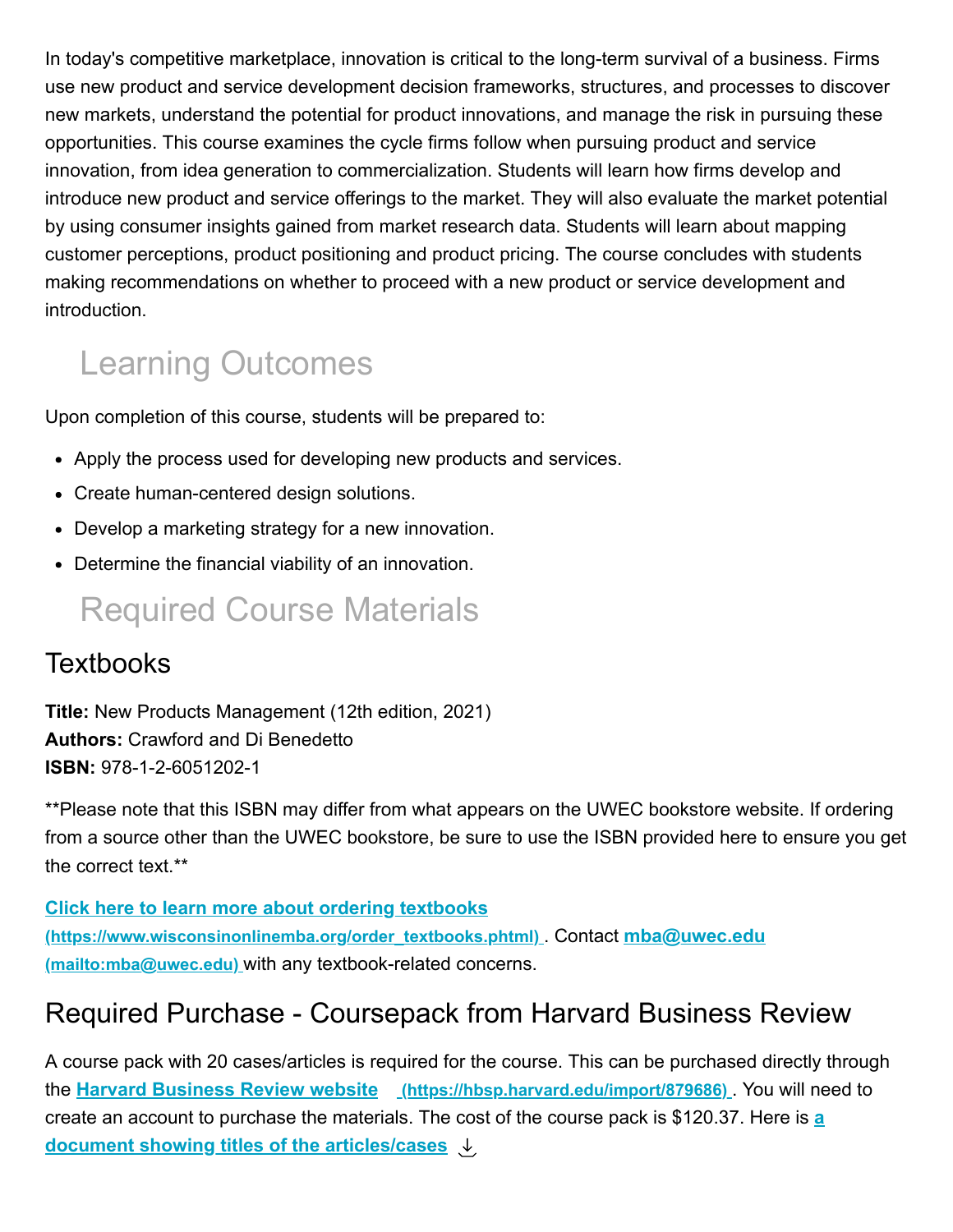**[\(https://uws.instructure.com/courses/478277/files/42136006/download?download\\_frd=1\)](https://uws.instructure.com/courses/478277/files/42136006/download?download_frd=1)** included in the course pack and the weeks in which they are assigned.

### Additional Readings

Articles from a variety of business magazines/newspapers and company websites may be used in conjunction with case studies or other assignments.

### Technology Requirements

Access to a computer and high-speed Internet connection that is capable of accessing Canvas is a requirement of this course.

Please review the minimum technology requirements and recommendations in the **Online Course Resources** link in the left-hand Course Navigation menu. To set yourself up for success, pay special attention to the sections on *Your Responsibilities*, *Strategies for Success*, *Tech Tips*, and *Tech Support*.

# Course Topical Outline

#### **Unit 1: The Big Picture**

Week 1: New Product Development Process and Organizational Aspects

#### **Unit 2: Concept and Idea Generation**

- Week 2: Creativity Sources of New Products and Services Ideas
- Week 3: Solving Customer Problems
- Week 4: Analytical Attribute Approaches

#### **Unit 3: Concept and Idea Evaluation**

- Week 5: Concept Testing and Evaluation of Market Trends
- Week 6: Demand Forecasting and Basic Financial & Risk Analysis

#### **Unit 4: Product and Service Development**

Week 7: Intellectual Property | Product and Service Design Attributes and Testing

#### **Unit 5: Marketing Strategy Development and Business Analysis**

- Week 8: Buying Persona/Organizational Buyers
- Week 9: Marketing Mix Development Pricing & Distribution Channels
- Week 10: Marketing Mix Development Promotion
- Week 11: Marketing Strategy Differentiation, Positioning, and Branding
- Week 12: Financial Analysis

#### **Unit 6: Product Launch**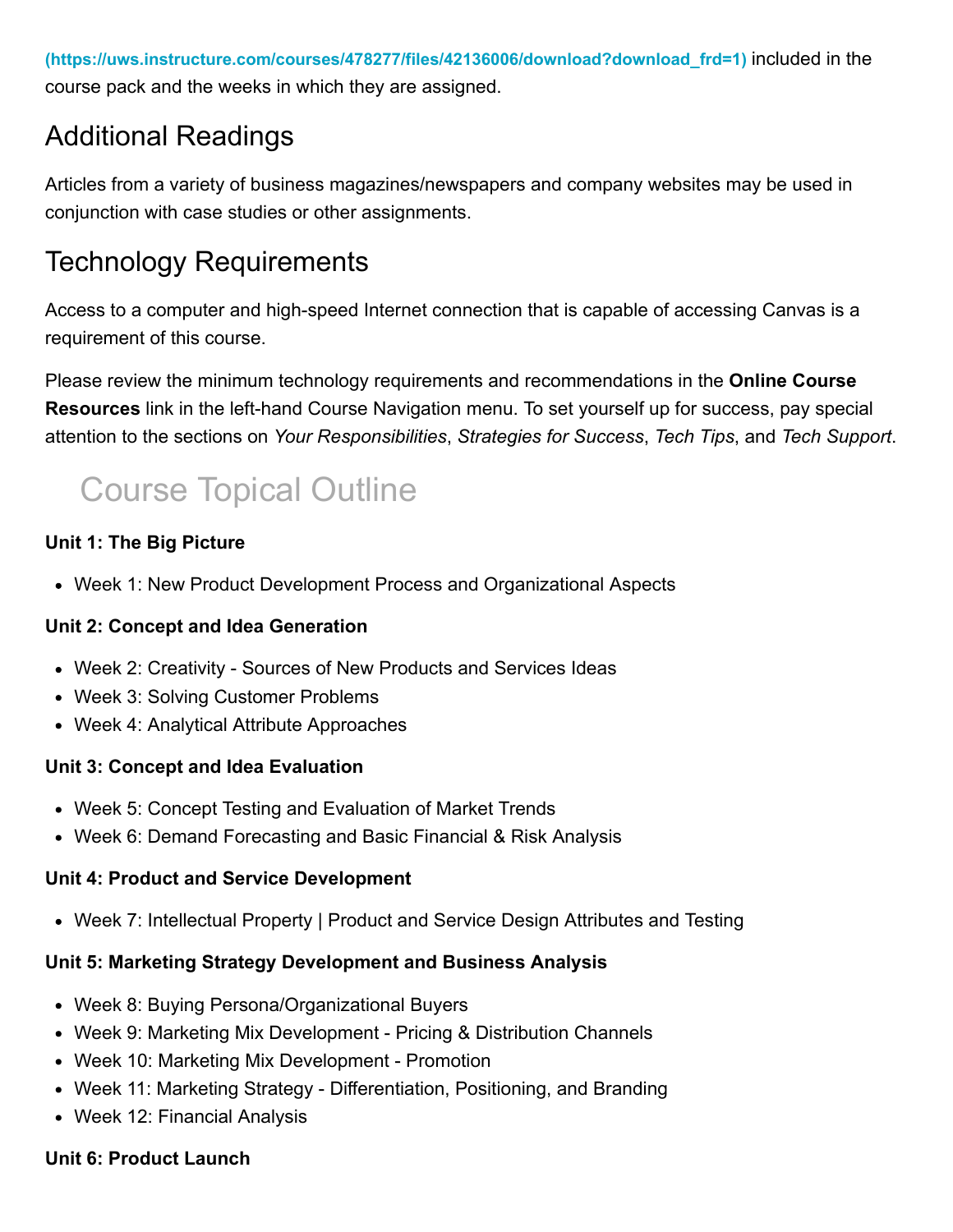- Week 13: Launch Management
- Week 14: Public Policy Issues and Business Ethics

## Assignments & Activities

In this course, you'll work with your classmates on case discussions, complete individual assignments, and develop a lean business model canvas. See each unit in the content area for specific details about these assignments.

**All assignment due dates are 11:59 pm CST on the day indicated.** If you are noticing assignments due at other times, that may be due to the mobile version of Canvas adjusting to your time zone. It is possible to change your time zone on the desktop version of Canvas, but the mobile version has been known to adjust automatically.

The course is worth a total of 1000 points. Here's the breakdown:

| <b>Assignment Type</b>                                                    | <b>Points</b>                                                       |
|---------------------------------------------------------------------------|---------------------------------------------------------------------|
| Introduction Post                                                         | 10 pts                                                              |
| <b>Weekly Activities (Case Discussions</b><br>and Individual Assignments) | 840 pts (14 weekly assignments x 60 pts each = $840$ )              |
| Lean Business Model Canvas                                                | 150 pts (20pts for peer check in + 130pts for final lean<br>canvas) |

### Case Discussions (10)

The course consists of ten small group discussions about various cases. A group response that reflects the perspectives of the group is required for each of these case discussions. You will be in groups of five and each student will assume the role of discussion leader to submit the group response twice during the semester. In the first week, you'll have an opportunity to discuss procedures and make a plan with your group mates. This plan should identify the weeks that each group member will be responsible for leading the group discussion responses as well as suggestions for working collaboratively. The titles for each of these assignments are listed below:

- Week 2 Discussion
- Week 4 Discussion
- Week 5 Discussion
- Week 6 Discussion
- Week 8 Discussion
- Week 9 Discussion
- Week 10 Discussion
- Week 11 Discussion
- Week 13 Discussion
- Week 14 Discussion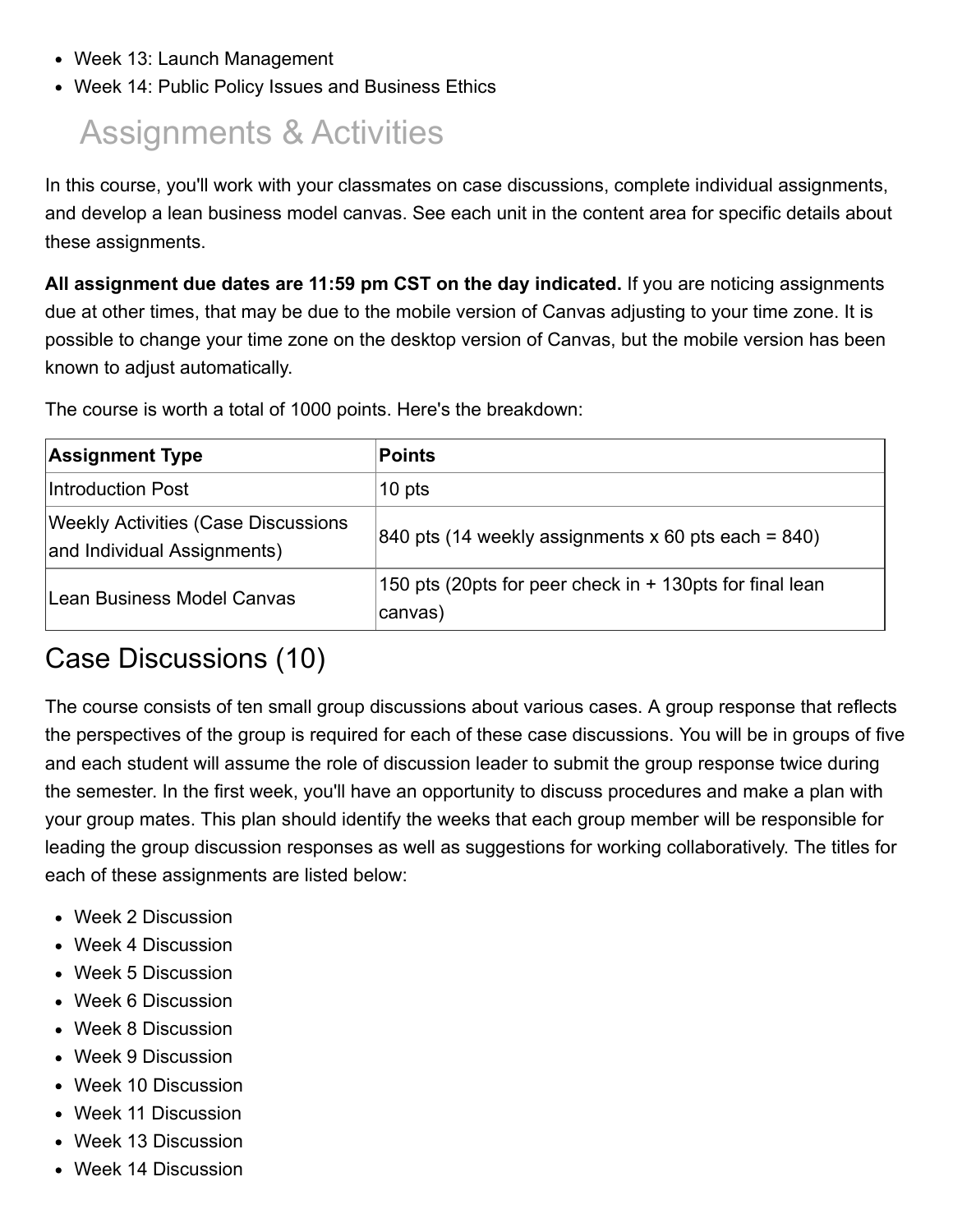**Initial Posts due Tuesday by 11:59 pm:** Each student will be responsible for submitting responses to a series of questions about the case individually. This aspect will be the most substantial work for the week; if your weekday time for the course is limited, we suggest you complete this activity the weekend before it is due. It is likely your classmates will appreciate early posts!

Most discussions are set so you will not see others' posts until you've posted yours to ensure originality in responses.

**Group Response due Friday by 11:59 pm:** Arrive at a team response to the case discussion questions. It is perfectly okay to include conflicting opinions if such are expressed by a team's members. Use the rubric located in the discussion while writing a team response. Discuss among yourselves to the extent necessary to create the team response. This may involve clarification or questions, so ensure you are checking back into the discussion each weekday to engage with your group. Interactivity between you and your classmates and between you and your instructors is essential to your success in this course. Please stay in contact with your group and instructors and let them know as soon as possible if you anticipate having difficulty participating.

**Grading:** The rubric in the discussion will be used to provide a group grade to the group response posted by the week's leader. Individual grades may vary or deviate from the group grade. Points may be removed or deducted for individuals if their submissions do not reflect a thoughtful effort to answer the questions and/or the student does not participate in the discussion to clarify and finalize a team response.

**TIP:** Compose discussions in Microsoft Word or Notepad and then copy and paste the material into your discussion message. That way if your browser crashes, you can just open it up again and re-paste the message. Discussion posts should be spell-checked and use standard English grammar. Ensure you are familiar with the discussion rubric, which is available in the discussion area.

### Individual Assignments (4)

- Week 1 Discussion: Wallet Activity (no group response)
- Week 3 Meal Kit Individual Assignment
- Week 7 Discussion (no group response)
- Week 12 Individual Assignment

Some weeks will involve an individual assignment or a discussion that does not require a group response. These activities will have specific criteria and/or rubrics to refer to and will still be worth 60 points, indicating a similar level of involvement/effort each week.

### Lean Business Model Canvas

The lean business model canvas is a simplified business plan strategy that aides in decision making. Throughout this course, you will apply the material to complete a lean business model canvas. In many weeks you will receive instructions to complete specific sections of the canvas, although your work will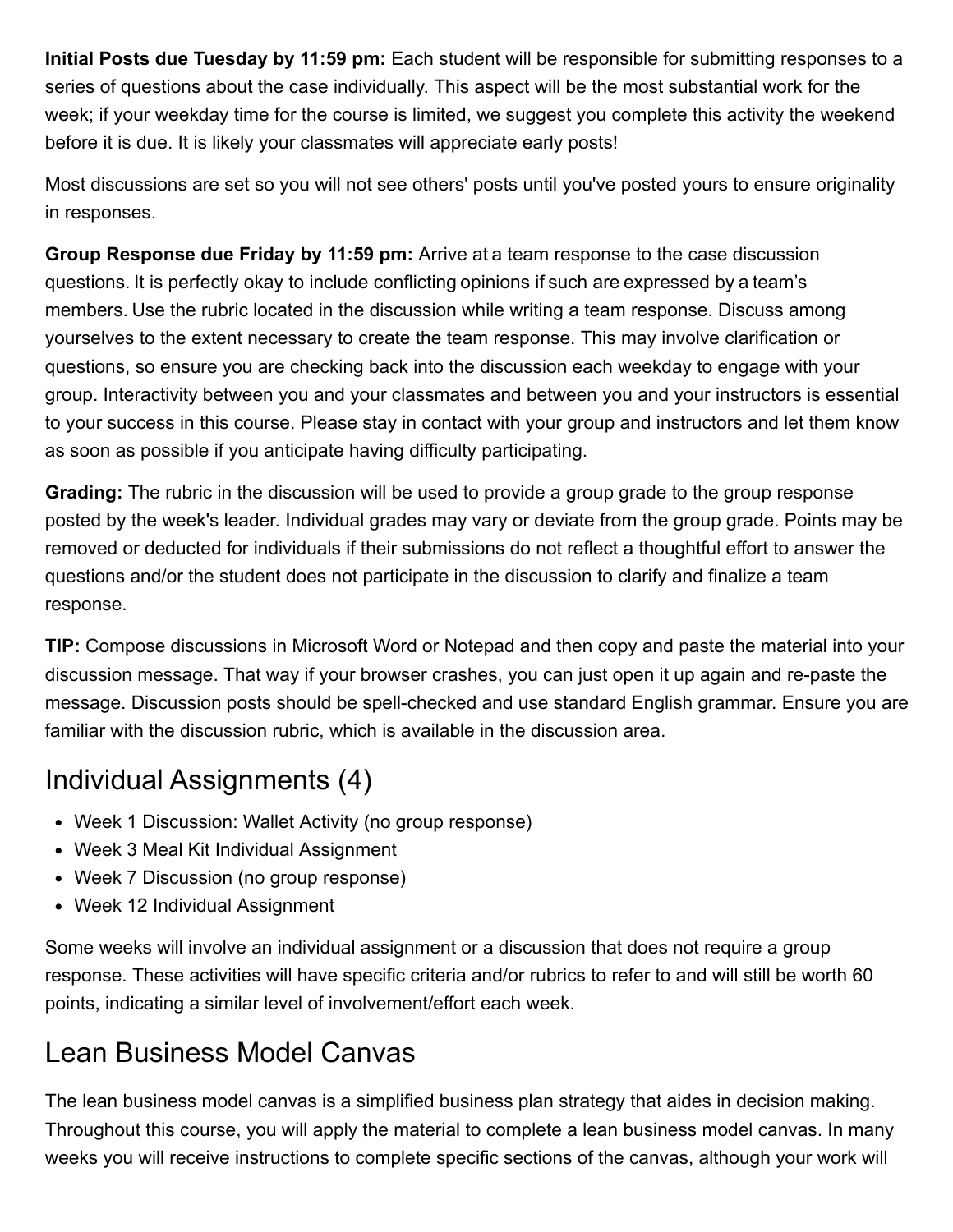not be assessed every week; there will be a mid-point video submission and a final video and written submission. Dates are indicated in the calendar with more information.

The topic/idea you use can be related to your work or something that you've identified from your personal life. It is ok if you decide partway through the course to change your idea as you learn more and have more time to think. This is an individual assignment, though you will have the opportunity to work with a partner for peer review and collaboration through the course.

## Grading Scale

The following grading scale applies in this course:

| <b>Percentage</b> | <b>Consortium / UW-</b><br><b>Parkside</b> | UW-Oshkosh |
|-------------------|--------------------------------------------|------------|
| 93-100%           | A                                          | A          |
| $90 - 92.9\%$     | A-                                         | $A-$       |
| $87 - 89.9\%$     | B+                                         | B+         |
| $83 - 86.9\%$     | B                                          | B          |
| $80 - 82.9%$      | B-                                         | B-         |
| $77 - 79.9\%$     | $C+$                                       | $C+$       |
| $73 - 76.9%$      | C                                          | C          |
| $70 - 72.9%$      | C-                                         | $C-$       |
| $67 - 69.9\%$     | D+                                         | F          |
| $63 - 66.9\%$     | D                                          | F          |
| $60 - 62.9%$      | D-                                         | F          |
| $0 - 59.9%$       | F                                          | F          |

## Late Work & Authorized Absence Policy

Any **individual** assignments turned in after the deadline receive a 10% deduction each day it is late for up to three days. For example, if you miss an 11:59 p.m. due date on Tuesday but turn the assignment in before 11:59 p.m. on Wednesday, the assignment will receive a 10% deduction. If it is after 11:59 p.m. on Thursday and you still haven't turned in the late assignment but turn it in before 11:59 p.m. Friday, the assignment receives a 20% deduction, and so on. After three days, the assignment receives a score of 0.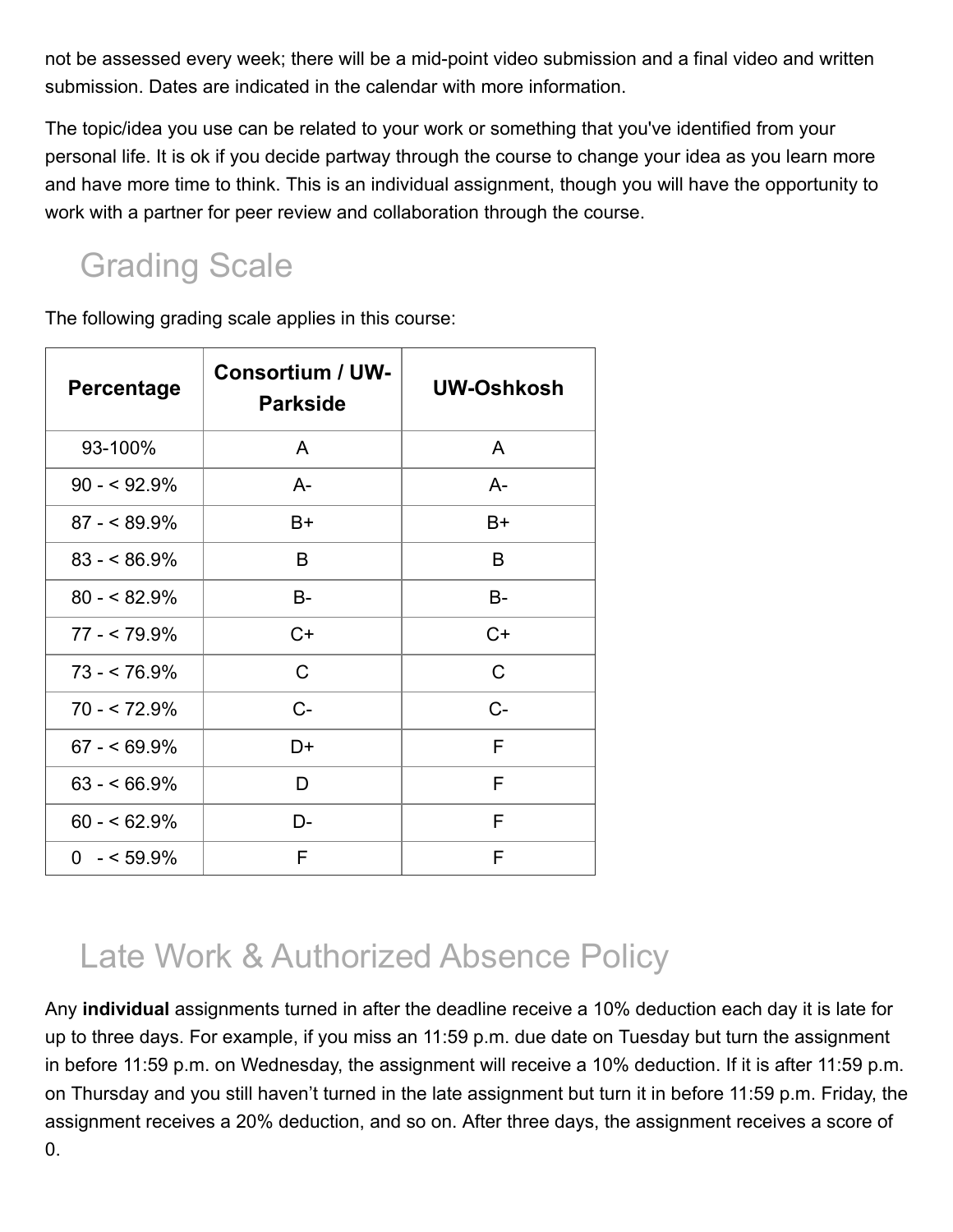**Note:** This late work policy does not apply to discussion assignments. Due to the collaboration necessary to develop group responses, it is very difficult to accommodate late postings or submissions. Please work early to avoid last minute issues with discussions. It is ideal to work and post the weekend before assignments are due. If you have extenuating circumstances, contact your instructors.

An absence will be considered excused or authorized according to the following institutional policies:

- 1. The student's home campus policy on excused absences will apply.
	- **UW Oshkosh [\(https://www.uwosh.edu/registrar/policies/attendance-policy\)](https://www.uwosh.edu/registrar/policies/attendance-policy)**
	- **UW-Parkside [\(https://www.uwp.edu/learn/academiccatalog/2019-2021/upload/201921-ACADEMIC-](https://www.uwp.edu/learn/academiccatalog/2019-2021/upload/201921-ACADEMIC-CATALOG-082619.pdf)CATALOG-082619.pdf)** (see page 31)
- 2. UW MBA Consortium students will follow the **UW-Eau Claire Authorized Absence Policy. [\(https://www.uwec.edu/kb/article/class-attendance-and-authorized-absence-policies/#authorized](https://www.uwec.edu/kb/article/class-attendance-and-authorized-absence-policies/#authorized-absences)absences)**

If your absence falls into the excused absence category, please contact your instructors as soon as possible. We may request that you provide documentation, and may need time to make alternative assessments available to you.

# Academic Conduct

To foster a productive learning environment, all students are required to accept and adhere to the Student Code of Conduct agreement in order to participate in this course.

# Academic Integrity

Integrity is an important component of students' academic experience. The academic evaluation a student receives for a course becomes a permanent University student record and it is critical such records be accurate and consistent. In addition, the integrity students learn and exhibit at the University will be the model for the professional integrity they practice when they complete their academic work. The University believes unquestionable character and integrity are essential for successful careers. Whatever role you may play in an organization, be it publicly or privately owned, you will occupy a position of trust. High ethical standards, therefore, are not only necessary but are fundamentally part of all the University represents when it grants a degree.

All class materials are the intellectual property of the instructors and may not be shared outside of this course (e.g., to commercial "study sites") without permission.

Unless otherwise specified, all work that you submit should be an individual effort. The sentence structure, wording, and content for your assignments and discussions must be your original work. Academically dishonest behaviors include (but may not be limited to) the following: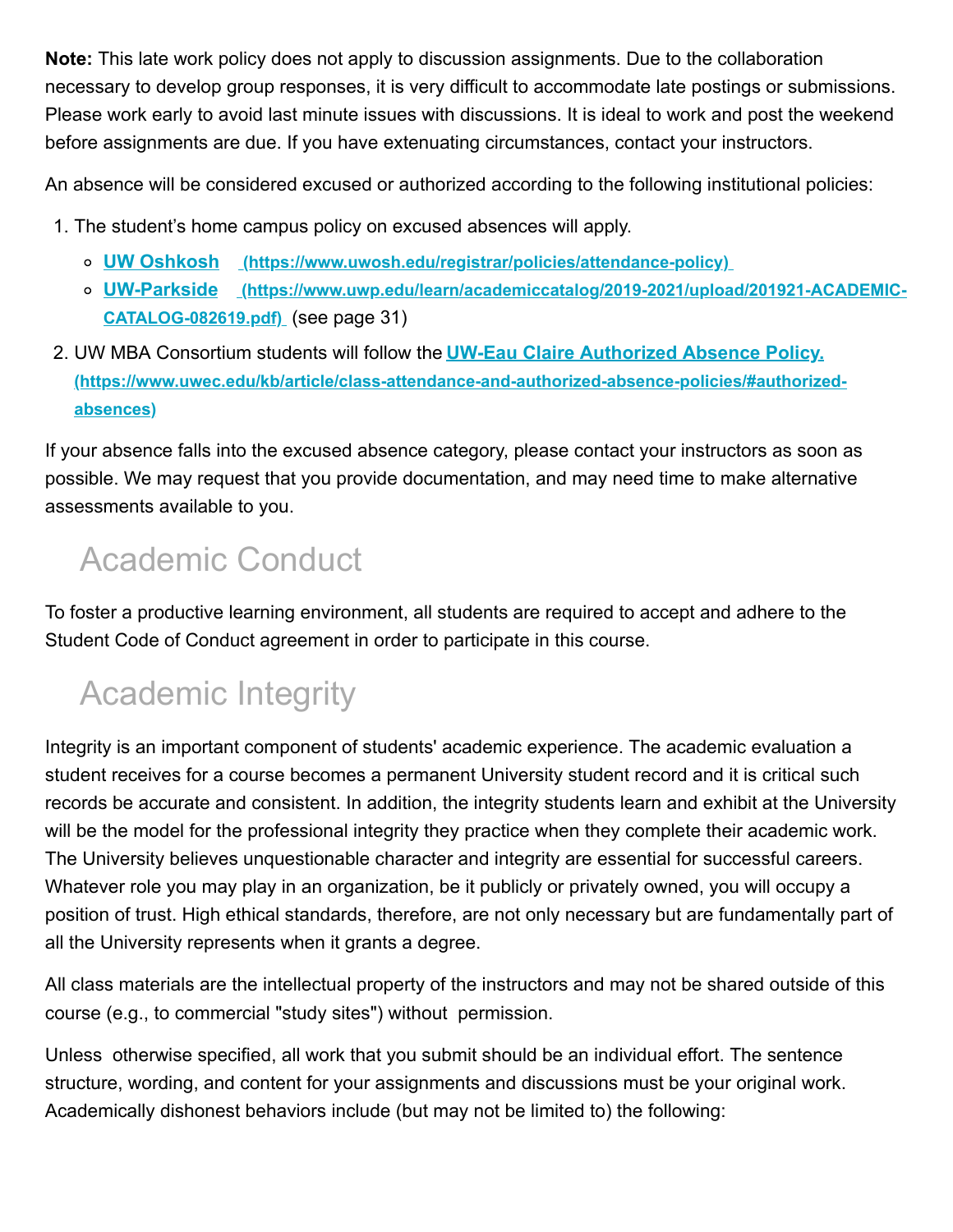■ Intentionally or unintentionally presenting someone else's ideas or words as your own, either as a direct quote or paraphrased or summarized material, without the proper citation. All quotes and direct references must include citations. Remember to use APA format for citations. See the **OWL website from Purdue**

**[\(http://owl.english.purdue.edu/owl/resource/560/01/\)](http://owl.english.purdue.edu/owl/resource/560/01/)** for APA citation guidelines.

- Submitting work that is identical to or so similar to that of another's in its wording, sentence structure, and content that it cannot be considered original.
- Plagiarizing yourself by submitting work for evaluation in this course that was previously graded or otherwise evaluated in another course. You can cite your previous work. If you want to use your previous work, contact me first.
- Making up data or citations.
- Helping someone else engage in academically dishonest behavior, including posting course materials online.
- Violating copyright laws. In some cases, citing a source is not sufficient; you also have to obtain permission from the original source for the materials you use. Likewise, if you use any materials from this course outside this course, you may need permission to use them (e.g., in your company's training manuals, publications, or style guides).

Any investigation into any form of academic misconduct will result in a report to the dean of students and [in student academic disciplinary sanctions as established by the UW System Board of Regents \(](https://docs.legis.wisconsin.gov/code/admin_code/uws/14.pdf)**UWS Chapter 14 (https://docs.legis.wisconsin.gov/code/admin\_code/uws/14.pdf)** ).

Disciplinary procedures from the student's home campus dictate the disciplinary action against students who engage in academic misconduct.

# Accommodation for Students with Disabilities

In order to ensure that all of our students have equitable access to our online course materials, we strive to meet the guidelines set by Section 508 of the Rehabilitation Act, which requires the public to provide reasonable accommodations to individuals with disabilities when posting web-based materials. Canvas is **[compliant with W3C's Web Accessibility Initiative](https://community.canvaslms.com/docs/DOC-2061-accessibility-within-canvas) (https://community.canvaslms.com/docs/DOC-2061-accessibility-within-canvas)** and with **Section 508 [\(https://www.section508.gov/\)](https://www.section508.gov/)** guidelines. Additionally, Canvas was certified as a **substantially conformant LMS**

**[\(https://webaim.org/services/certification/canvas\)](https://webaim.org/services/certification/canvas)** by WebAIM, a third-party authority in web accessibility. If you find that course materials are not posted in a format that meets your needs, or you need testing [accommodations, please contact Online Course Support at](mailto:bizhelp@uwec.edu) **BIZHelp@uwec.edu**

**(mailto:bizhelp@uwec.edu)** and we will work with you to find a reasonable accommodation.

# Student Expectations

This is a 4-credit course and therefore we anticipate that you will spend approximately 10 hours per week on this course, including time spent reading, completing required activities, and completing the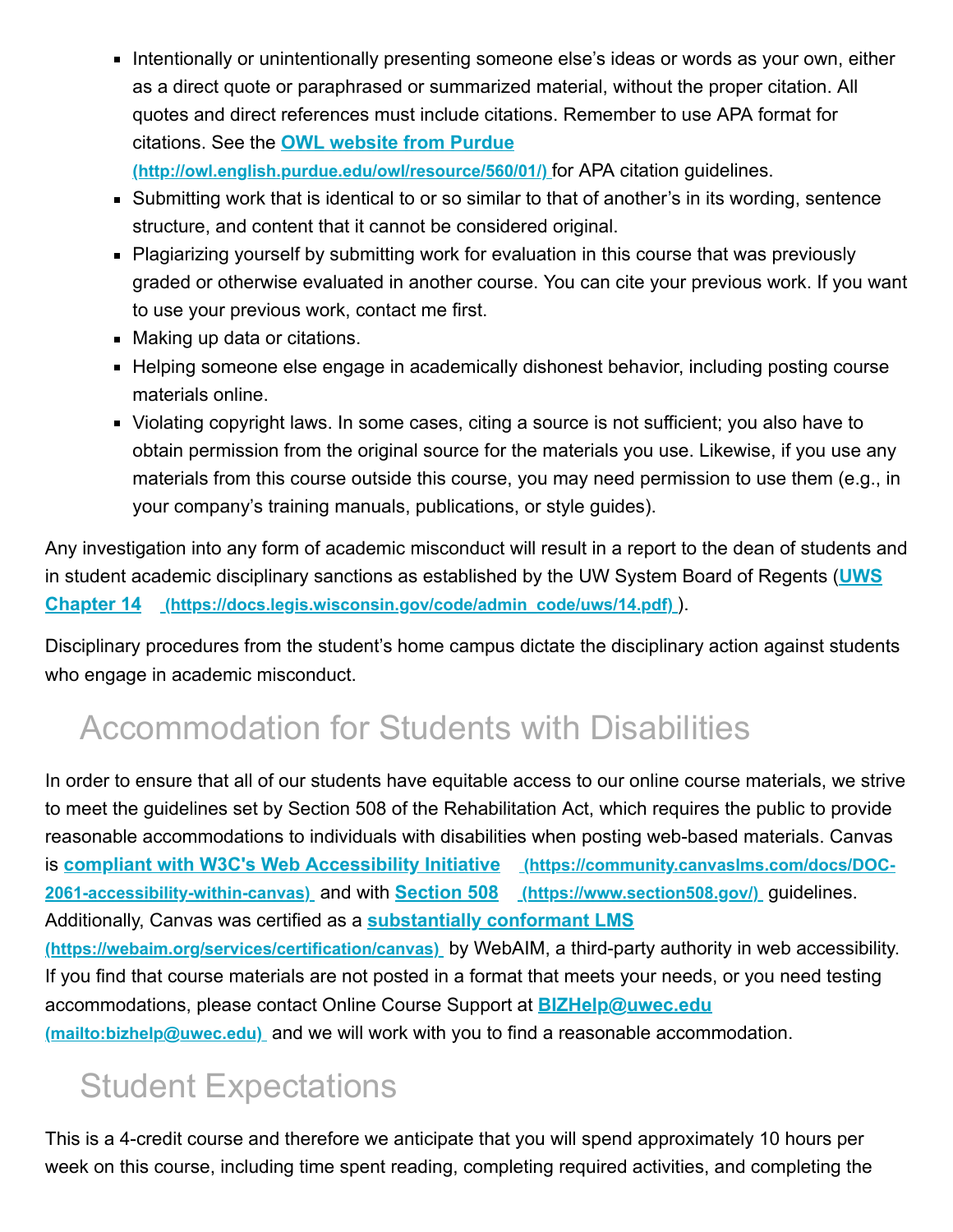assignments. We recommend that you adopt the habit of completing the required readings and assignments as soon as possible and refer to the calendar for all deadlines.

Group participation is a critical component to the success of this class. We expect you to participate from the first day of class. This means that each of you will become familiar with Canvas and will immediately become active in your small groups. If a group member is not active, we expect you to contact that person and/or let us know of their delay or inactivity. **Note:** Choosing not to participate in group work will result in failing this course.

For questions related to the course, please post in the ? Ask the Class/Raise your Hand discussion forum. We will respond to any questions posted within 24 hours (weekend responses may take longer). If you find that someone has posted a question that you can answer and we haven't responded yet, please feel free to help each other out! If you have a question that you would prefer to ask privately (e.g., a grade question), feel free to email us.

To ensure a timely and accurate response to your message, remember to keep your communication positive, constructive, and relevant to the course. Please also remember to be professional: use standard capitalization, punctuation, and appropriate language; spell check your messages before sending them; and be sure to include all the information we will need to act on your message.

Check the News area on the course homepage for course related announcements, thoughts from the instructors, and other updates and information pertinent to the course.

You can **subscribe to notifications [\(https://community.canvaslms.com/docs/DOC-10624-4212710344\)](https://community.canvaslms.com/docs/DOC-10624-4212710344)** if you wish to receive an email or text alert when new messages have been posted to the course.

Read the written feedback and completed rubrics for all assignments. To view feedback, click to expand the written comments from your instructors. **Click here to find instructions along with a video [demonstrating how to expand your feedback in Canvas](https://www.uwidocs.org/2019/11/20/wheres-my-feedback/) (https://www.uwidocs.org/2019/11/20/wheres-my-feedback/)** .

You should plan on logging in to the course at least once per day Monday-Friday. Canvas may also be accessed via a mobile app available for Apple and Android devices.

For more information, see the **Online Course Resources** area on the left side navigation bar.

# Instructor Expectations

We will respond to any emails or discussion posts within 24 hours during the Monday through Friday work week. We will be checking the course periodically on weekends but can't guarantee a response.

We will try to provide assignment feedback within 7 business days after the submission deadline.

# Final Grades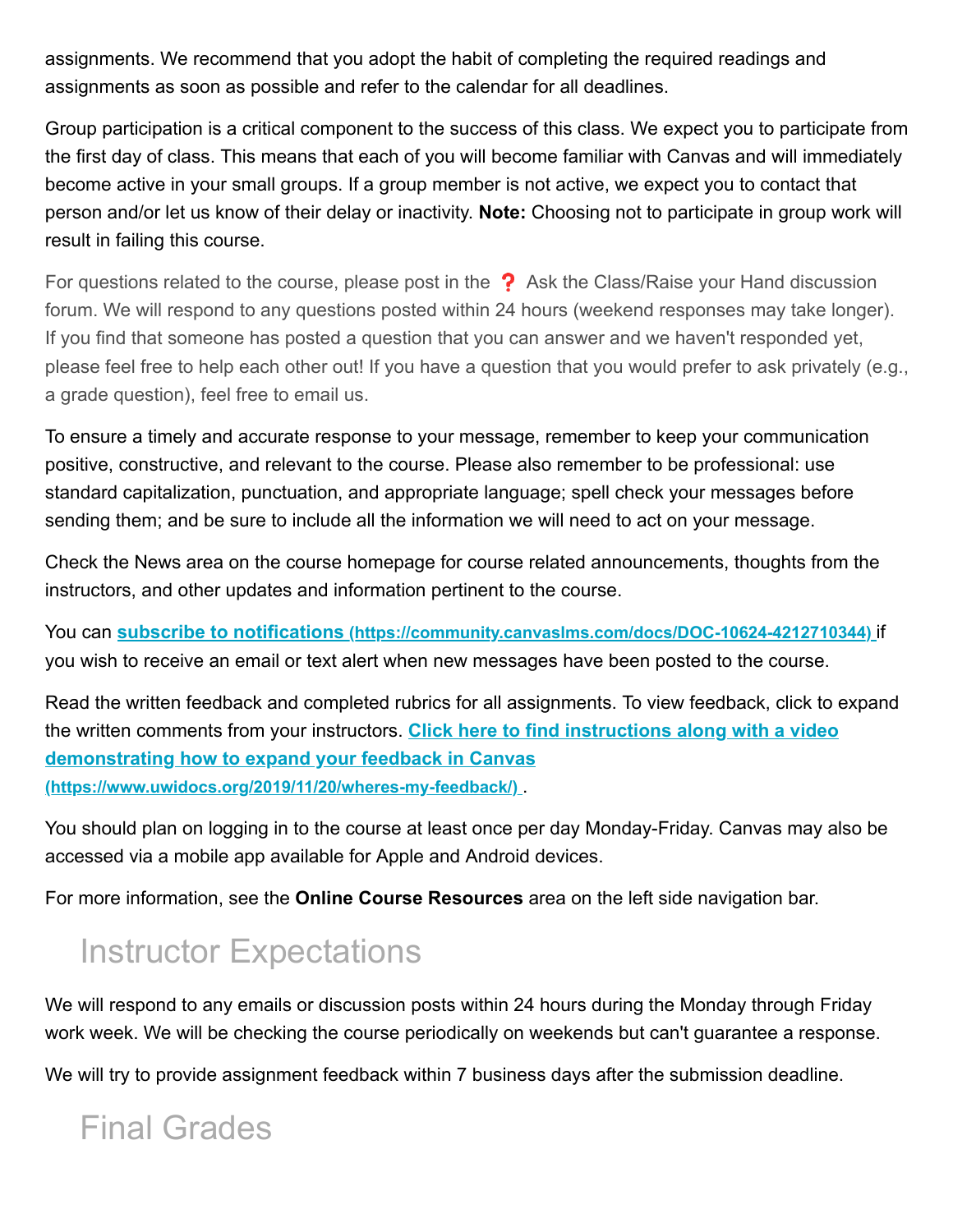Your final grade for the course will be posted in the Canvas Grades. Please check the Canvas Grades area regularly to make sure that your grades have been posted correctly. If you notice an error, please contact us as soon as possible so that we can investigate.

## Additional Information & Resources

Additional information and resources can be accessed via links on the Navigation bar of this course. Specifically:

- For tips and guidance on participating in discussions, refer to the Netiquette policy.
- For help with accessing reserved library articles (login and password), refer to the Library Guide in the "Online Course Resources" link on the sidebar.

### Course Summary:

| <b>Date</b>      | <b>Details</b>                                                                                                                                        | <b>Due</b>          |
|------------------|-------------------------------------------------------------------------------------------------------------------------------------------------------|---------------------|
| Mon Jan 31, 2022 | <b>as Complete the Student Code of</b><br><b>Conduct</b><br>(https://uws.instructure.com/calendar?<br>event id=895150&include contexts=course 478277) | 12am                |
|                  | ed Group Procedures Discussion                                                                                                                        | to do: 11:59pm      |
|                  | <b>A</b> Introductions<br>(https://uws.instructure.com/courses/478277/assignments/4205545)                                                            | due by 11:59pm      |
| Tue Feb 1, 2022  | <b>A</b> Week 1 Discussion: Wallet<br><b>Activity</b><br>(https://uws.instructure.com/courses/478277/assignments/4205533)                             | due by 11:59pm      |
| Fri Feb 4, 2022  | <b>E Week 1 Discussion Response</b><br><b>Posts Due (No Team Response)</b><br>Due Yet)                                                                | to do: 11:59pm      |
| Tue Feb 8, 2022  | <b>A</b> Week 2 Discussion<br>(https://uws.instructure.com/courses/478277/assignments/4205534                                                         | $d\mu$ e by 11:59pm |
| Fri Feb 11, 2022 | E Lean Business Model Canvas:<br><b>Problem</b>                                                                                                       | to do: 11:59pm      |
|                  | ■ Week 2 Discussion Team<br><b>Response Due</b>                                                                                                       | to do: 11:59pm      |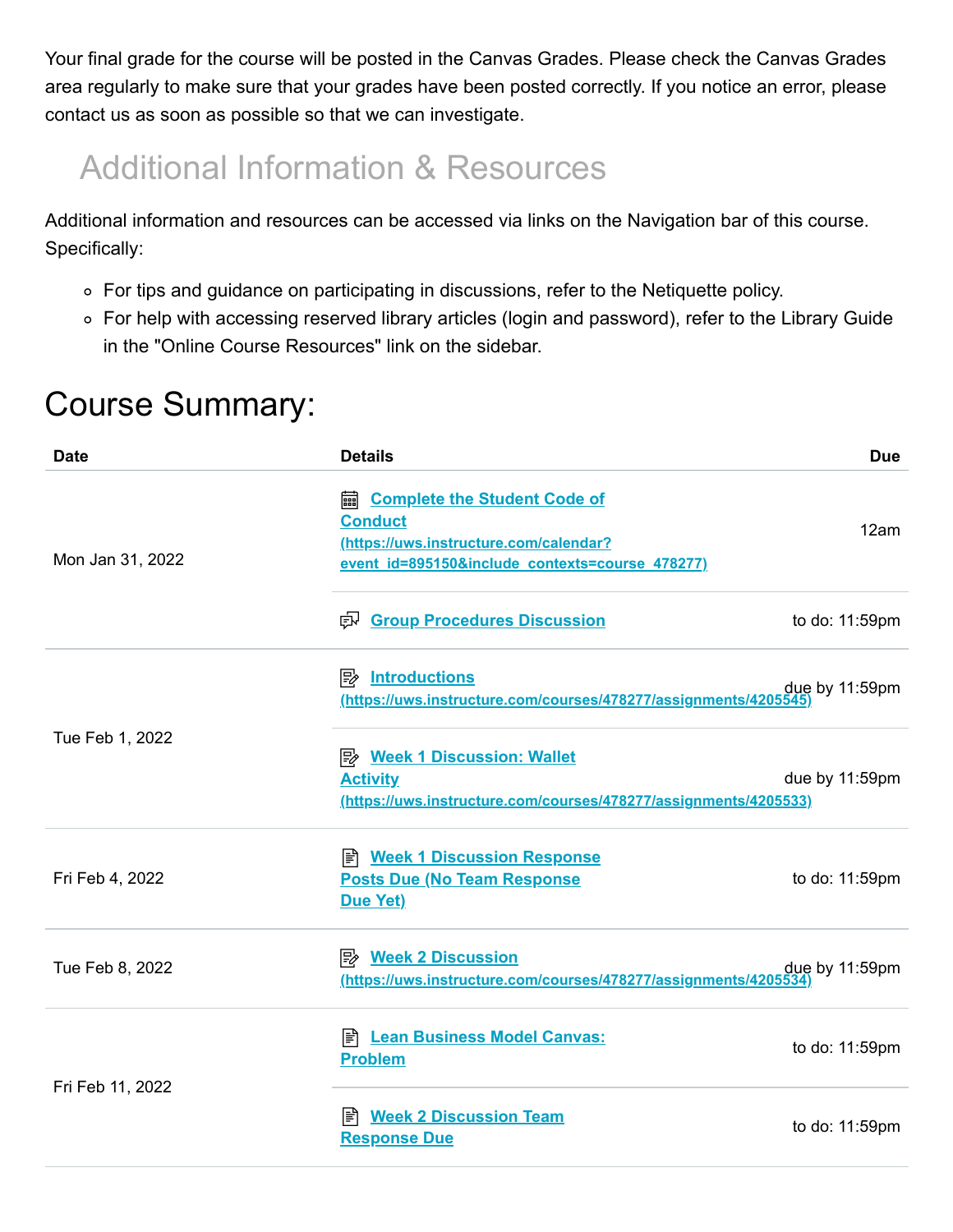| <b>Date</b>      | <b>Details</b>                                                                                                                                                          | <b>Due</b>       |
|------------------|-------------------------------------------------------------------------------------------------------------------------------------------------------------------------|------------------|
| Fri Feb 18, 2022 | <b>B</b> Week 3 Meal Kit Individual<br><b>Assignment</b><br>(https://uws.instructure.com/courses/478277/assignments/4205550)                                            | due by 11:59pm   |
|                  | <b>Lean Business Model Canvas:</b><br>∣≣ੀ<br><b>Solution</b>                                                                                                            | to do: 11:59pm   |
| Tue Feb 22, 2022 | <b>A</b> Week 4 Discussion<br>(https://uws.instructure.com/courses/478277/assignments/4205535                                                                           | $que$ by 11:59pm |
| Fri Feb 25, 2022 | <b>E</b> Lean Canvas Check In Video:<br><b>Problem, Solution, &amp; Customer</b><br><b>Segments</b><br>(https://uws.instructure.com/courses/478277/assignments/4205532) | due by 11:59pm   |
|                  | <b>Week 4 Discussion Team</b><br>I≣ী<br><b>Response Due</b>                                                                                                             | to do: 11:59pm   |
| Sun Feb 27, 2022 | E Lean Canvas Check In Video<br><b>Peer Feedback Due</b>                                                                                                                | to do: 11:59pm   |
| Tue Mar 1, 2022  | <b>A</b> Week 5 Discussion<br>(https://uws.instructure.com/courses/478277/assignments/4205536)                                                                          | due by 11:59pm   |
| Fri Mar 4, 2022  | <b>Lean Business Model Canvas:</b><br>I≣ไ<br><b>Unique Value Proposition</b>                                                                                            | to do: 11:59pm   |
|                  | <mark>ा</mark> Week 5 Discussion Team<br><b>Response Due</b>                                                                                                            | to do: 11:59pm   |
| Tue Mar 8, 2022  | <b>B</b> Week 6 Discussion<br>(https://uws.instructure.com/courses/478277/assignments/4205537                                                                           | due by 11:59pm   |
| Fri Mar 11, 2022 | <b>Lean Business Model Canvas:</b><br>訚<br><b>Revenue Stream</b>                                                                                                        | to do: 11:59pm   |
|                  | <mark>ा</mark> Week 6 Discussion Team<br><b>Response Due</b>                                                                                                            | to do: 11:59pm   |
| Tue Mar 15, 2022 | <b>Week 7 Discussion</b><br>診<br>https://uws.instructure.com/courses/478277/assignments/4205538                                                                         | due by 11:59pm   |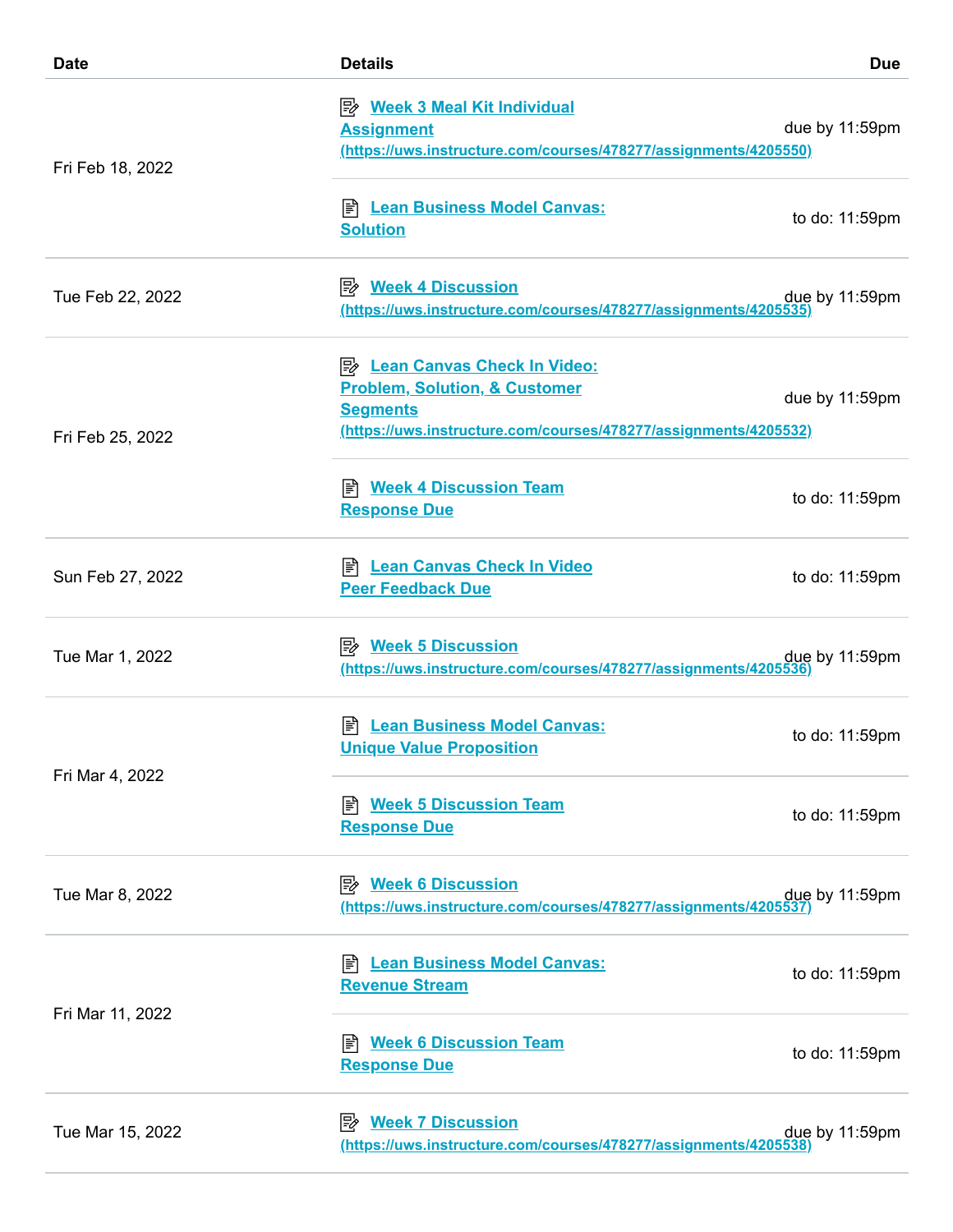| <b>Date</b>      | <b>Details</b>                                                                                                                     | <b>Due</b>          |
|------------------|------------------------------------------------------------------------------------------------------------------------------------|---------------------|
|                  | e Recommended Peer<br><b>Consultant Check In - Problem</b><br>through Unfair Advantage                                             | to do: 11:59pm      |
| Fri Mar 18, 2022 | <b>E</b> Week 7 Discussion Response<br><b>Posts (no Team Response This</b><br><b>Week)</b>                                         | to do: 11:59pm      |
| Tue Mar 22, 2022 | <b>A</b> Week 8 Discussion<br>(https://uws.instructure.com/courses/478277/assignments/4205539                                      | due by 11:59pm      |
| Fri Mar 25, 2022 | <b>Week 8 Discussion Team</b><br>闫<br><b>Response Due</b>                                                                          | to do: 11:59pm      |
| Sun Mar 27, 2022 | <b>Midterm Course Evaluation</b><br>∣≣ੀ                                                                                            | to do: 11:59pm      |
| Tue Mar 29, 2022 | <b>A</b> Week 9 Discussion<br>(https://uws.instructure.com/courses/478277/assignments/4205540)                                     | due by 11:59pm      |
|                  | E Lean Business Model Canvas:<br><b>Channels</b>                                                                                   | to do: 11:59pm      |
| Fri Apr 1, 2022  | <b>Week 9 Discussion Team</b><br><b>Response Due</b>                                                                               | to do: 11:59pm      |
| Tue Apr 5, 2022  | <b>Week 10 Discussion</b><br>⊯∕<br>(https://uws.instructure.com/courses/478277/assignments/4205541                                 | due by 11:59pm      |
| Fri Apr 8, 2022  | <b>Week 10 Discussion Team</b><br>訚<br><b>Response Due</b>                                                                         | to do: 11:59pm      |
| Tue Apr 12, 2022 | (https://uws.instructure.com/courses/478277/assignments/4205542)                                                                   | $d\mu$ e by 11:59pm |
| Fri Apr 15, 2022 | <b>Week 11 Discussion Team</b><br>闫<br><b>Response Due</b>                                                                         | to do: 11:59pm      |
| Sun Apr 24, 2022 | <b><i><u>A</u></i></b> Week 12 Individual<br><b>Assignment</b><br>(https://uws.instructure.com/courses/478277/assignments/4205549) | due by 11:59pm      |